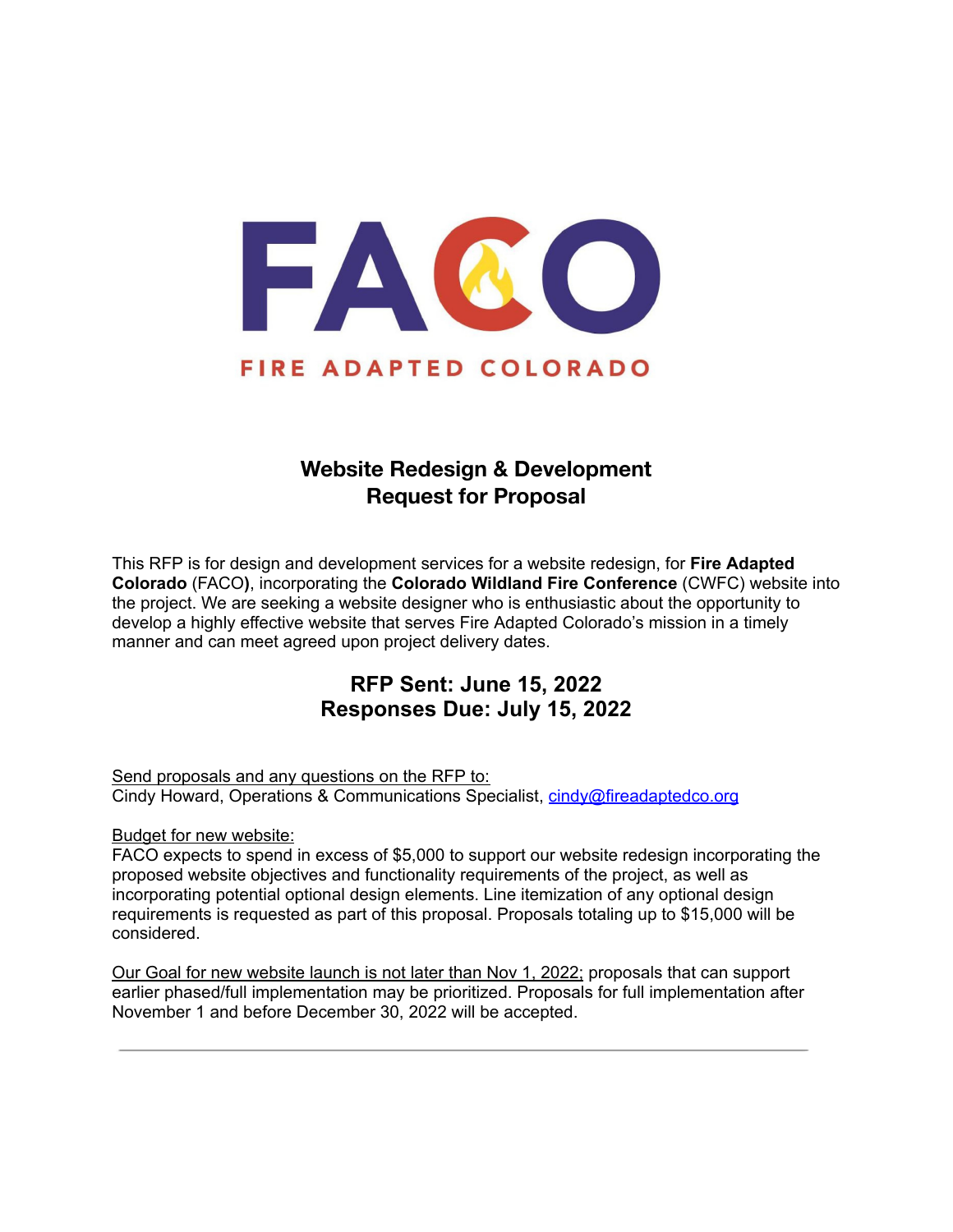## **Fire Adapted Colorado Overview**

Incorporated as a nonprofit organization in 2015, Fire Adapted Colorado (FACO) is a state-wide network, designed by wildfire mitigation specialists. FACO is an independent non-profit, closely associated and born out of the Fire Adapted [Community](https://fireadaptednetwork.org/) Learning Network (FAC Net), a national network of people working to build wildfire resilience capacity in wildfire-prone communities.

A fire adapted community is a knowledgeable, engaged community that is taking actions that will enable them to safely accept fire as part of the surrounding landscape.

- FACO currently has:
	- o 148 members representing 44 place-based organizations
	- o 24 partner organizations
- The core of our network consists of Colorado practitioners representing:
	- o Wildfire Councils
	- o Watershed Collaboratives
	- o Fire Departments and Fire Districts
	- o Local and County Governments

Place-based members are working on community fire adaptation in their communities.

FACO also has many state and federal agency partners, research and science groups and other non-profits, working on an aspect of community wildfire adaptation across our state and beyond.

**Mission** – A collective voice and representative organization for Colorado that provides educational and networking opportunities for communities, groups and individual stakeholders focused on reducing the negative impacts of wildfires in the state.

**Vision –** Fire Adapted Colorado (FACO) provides a statewide platform for information sharing and forward thinking discussion as related to wildfire issues. FACO acts as a connecting force that works with a collective voice, aimed at creating safer and more resilient communities living with the threat of wildfire.

#### **Our Communications Plan**

A communications plan with an online presence assessment and audience profiles will be available to support this website development by early July. This plan will be made available to the selected contractor and the contractor is generally expected to follow any website recommendations listed in the communications plan and tailor the site pages to the intended audiences. If there are creative differences between the web developer and the direction of the new communications plan, the Fire Adapted Colorado team will work with the contractor and may mutually agree to adjust direction as needed.

## **Our Audiences**

- **Primary audience - FACO Colorado professionals** who are working to build wildfire resilience in Colorado
	- o Place-Based Members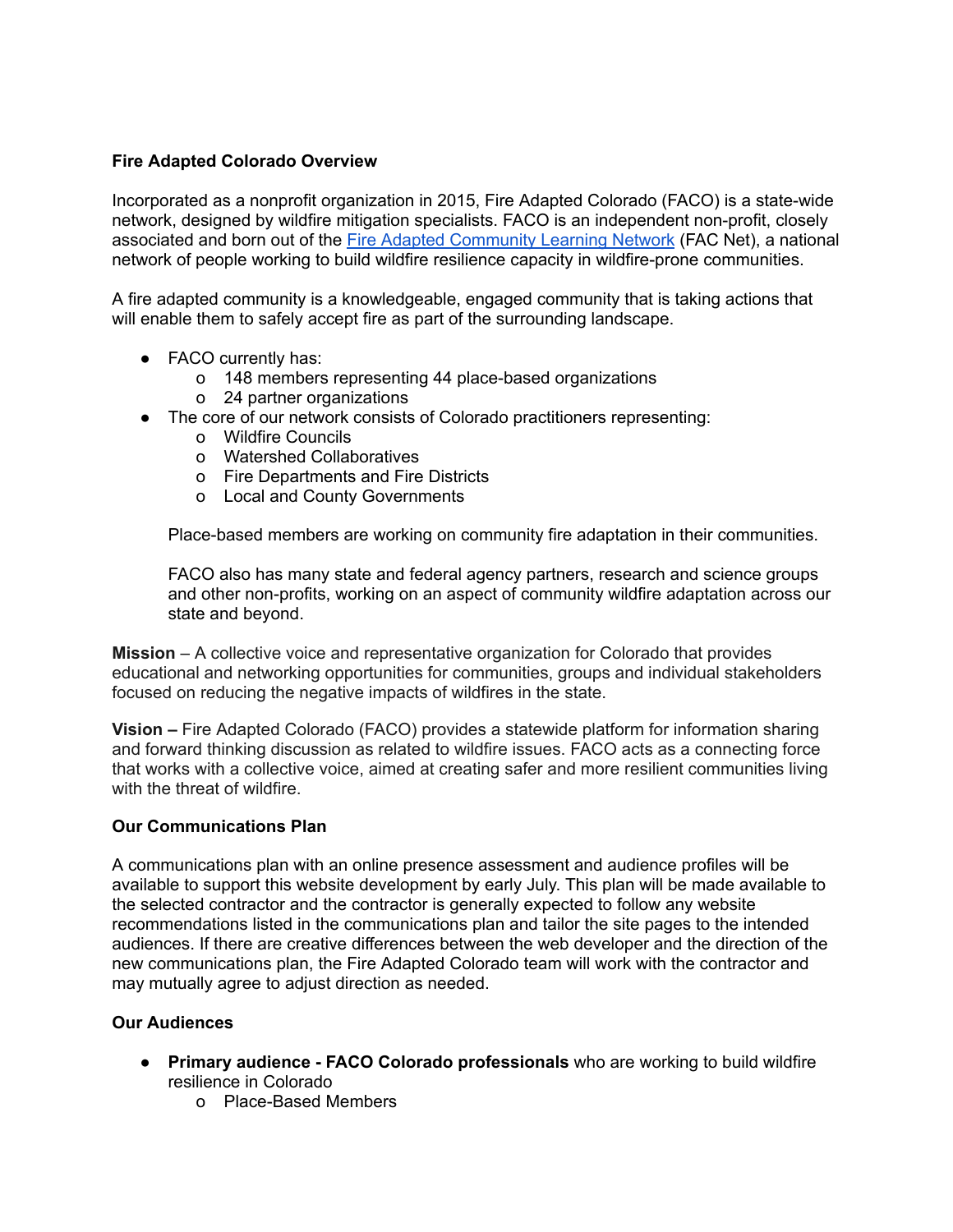- o Partner Members
- o Prospective Members
- o Stakeholders

Members primarily engage with the FACO network via webinars, educational opportunities, newsletters, announcements, online membership meetings and in-person workshops and conferences.

- o The website should amplify their success stories and include relevant themes. Examples include:
	- Mitigation/HIZ/Home Hardening
	- Frequent low intensity burns of Colorado's Indigenous peoples
		- Wildfire in Colorado | Articles | Colorado [Encyclopedia](https://coloradoencyclopedia.org/article/wildfire-colorado)
	- Right to burn legislation / Prescribed fire
	- Forest overgrowth, declining forest health, climate impacts

#### ● **Secondary audience** - **Donors/Funders**

- o Federal partners
- o State partners
- o Foundations
- o Private/Individual donors

This audience includes the various federal or state agencies funding fire adaptation, forest restoration, mitigation and watershed protection efforts, (not at the membership

- level). The website design will include components that:
	- o Make a compelling first impression of FACO mission and vision
	- o Illustrate need of ongoing financial support
	- o Acknowledge existing donors and supporters
	- o Exhibit the fiscal responsibility of the FACO organization
		- Leadership (ED & Board of Directors)
		- Staff
		- Annual Impact Statements
		- Endorsements

#### ● **Third audience - Colorado Wildland Fire Conference Patrons**

- o Speakers & Keynotes Speakers
- o Sponsors
- o Attendees

Redesign of the existing HOME | [wildfire-colorado](https://www.wildfire-colorado.com/) (.com) website content, incorporating updated color palettes and other design elements of the primary website is a priority, given the upcoming CWFC conference in April 2023.

- o The CWFC is held every 18 months and moves around the state
- o Incorporate a site redesign into the primary website
- o Redirect existing URL
- o Establish an intuitive page URL within fireadaptedco.org

#### ● **Fourth audience** - **Government**

- o Federal
- o State
- o County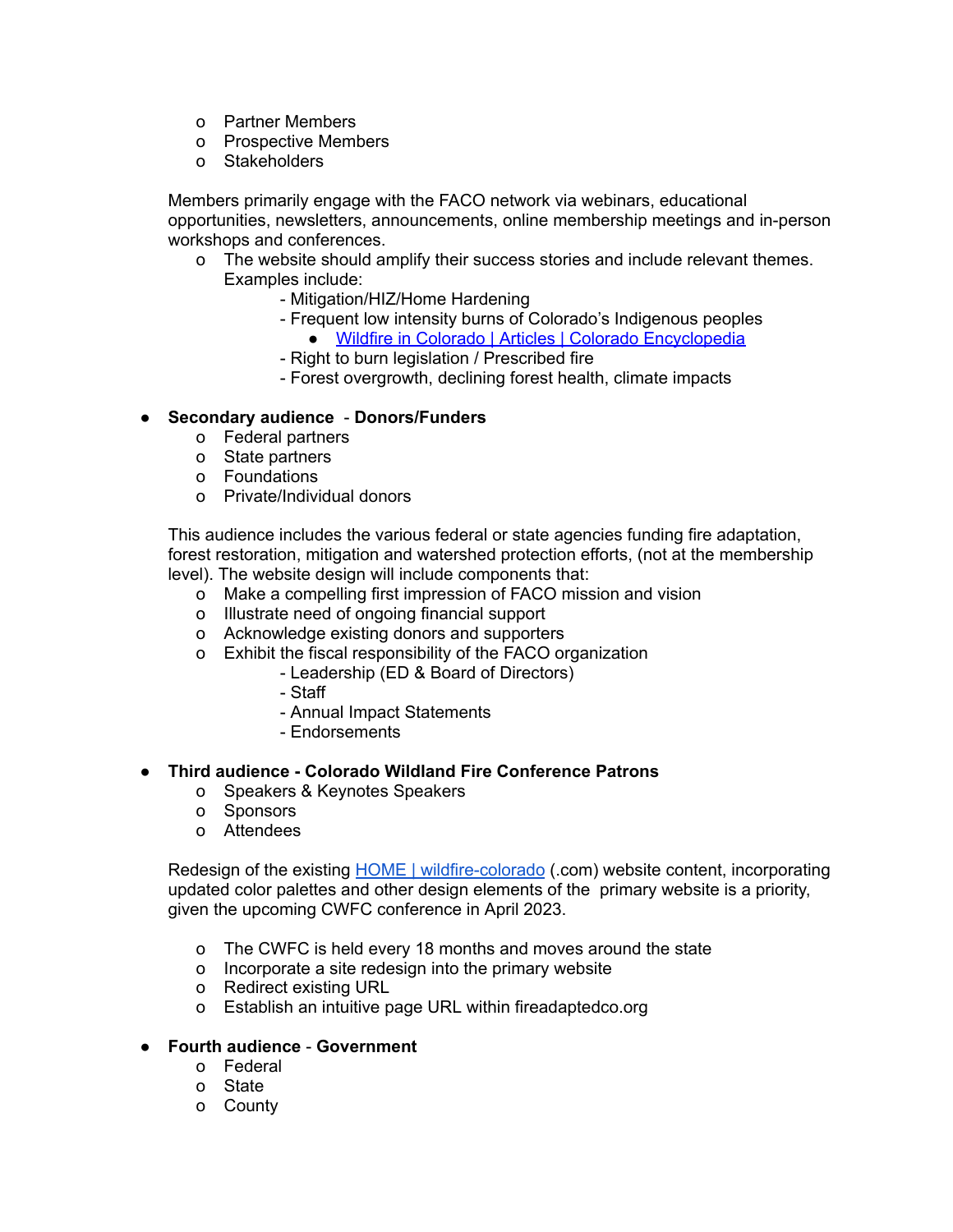- o Local
- o Agency representatives

This audience could include those looking for initial outreach and information on fire adaptation and resources within the network that could support them and/or answer questions. This could be a potential two-way communication sharing effort, programs and stories from their perspectives. (i.e. Public Health and Smoke Awareness)

## ● **Fifth audience - General Public**

While not our intended audience, we would like to make a lasting impression on the general public, including all Coloradans. This can be achieved by connecting members of the public to practitioners in their areas, as well as trusted sources of wildfire information.

- o Awareness and insight
- o Connect public with members providing services in their areas
- o This could potentially include links to other resources targeted for the public
	- The Home Ignition Zone
		- Home Hardening
	- Fire Evacuation Planning
	- Annual Insurance Checkups
	- Home Assessments

## **New Website Objectives**

*[Objectives,ranked in order of importance.]*

- 1. Make content easily readable, navigable, and highly engaging
- 2. Brand Fire Adapted Colorado as a state-wide network and connecting force/force-multiplier
- 3. Highlight the work of FACO members to
	- a. Show examples of FAC work
	- b. Indicate any support through FACO
	- c. Connect members with one another, the public, and agency partners
- 4. Brand Fire Adapted Colorado as the Colorado Wildland Fire Conference convener **(high priority objective given planning phase of 2023 conference)**
- 5. Increase private donations/fundraising
	- a. Corporate donors and foundations
	- b. Individual donors

## **Current Websites**

- The **Fire Adapted Colorado** website, [fireadaptedco.org](https://fireadaptedco.org/), is about 7 years old and does not serve our internal and outward facing audiences well. (Wordpress)
	- o It is an outdated wordpress template, without an easy to use CMS
	- o The existing website does not make a strong first impression on foundation managers and other potential funders
	- o Content is not skimmable/scannable
	- o The current website falls short on member resources.
	- o The current website falls short on public resources, (or links to such)
	- o The current website falls short on branding FACO as a state-wide network and connecting force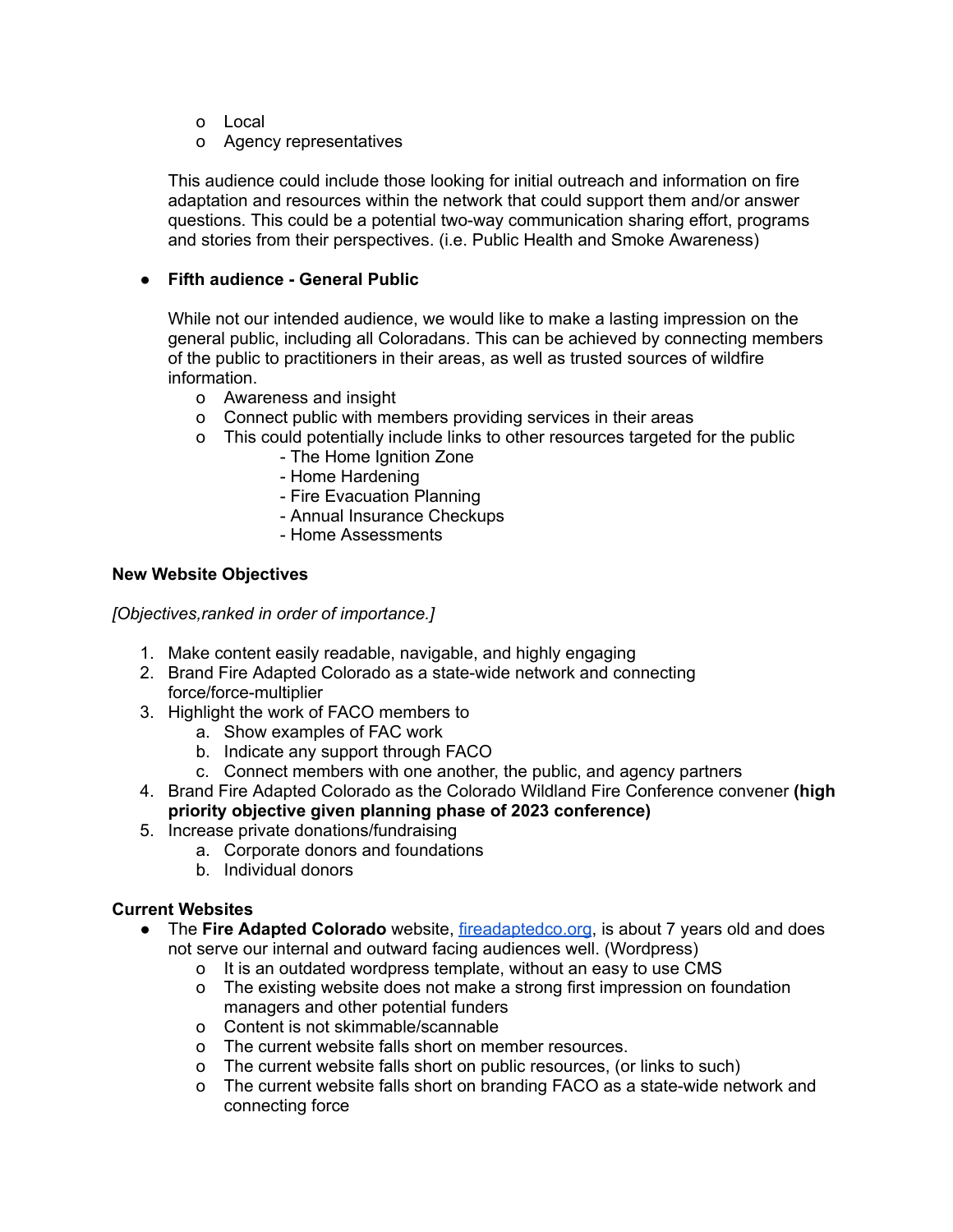- o The calendar and blog features of the existing website are underutilized and may not be appropriate for our audiences
- The **Colorado Wildland Fire Conference** website, [wildfire-colorado.com/](https://www.wildfire-colorado.com/), is currently a standalone site, in need of a redesign. (WIX)
	- o The site redesign to be incorporated into the new FACO website
		- including color templates and other design features
	- o The conference will retain its independent logo, but can be rebranded
	- o The existing website does not make a strong first impression on its target audience
	- o The primary function of the website is to feature upcoming events
		- Conference theme, date and location
		- Conference agenda
		- Conference benefits
		- Attendee cost and what is included
		- Links for lodging and registration
		- Sponsorship information, including compelling first impressions
	- o The secondary function of the website is to provide links to past conference presentations on the conference YouTube channel, (SRFSN)

## **New Website Functionality Requirements**

Our new website will need:

- 0 products/merchandise
- Comprehensive donations capabilities
	- o online, mobile, gifts, grants, products
- Section 508 Compliance
- An easy-to-use content management system (CMS)
- Mobile & tablet friendly design functionality
- Optimized with SEO best practices
- Website analytics / Tracking key metrics
- Intuitive navigation
- Skimmability / Scannability
- Showcase FACO as a collective voice and connecting force in Colorado
- Clean and focused design
	- o Colorado Fire Adapted theme
	- o Additional Quality photos (possibly from members w/credits)
- Include our Mailchimp newsletter sign-up form
- Contact Form (spam proof)
- An Events page (with expiring events)
	- o or possibly a calendar with member content submission
- Social media integration (share buttons, follow buttons, etc.)
- All applicable content imported from current site
	- o Including updated content
	- o Membership directory w/interactive and easily updateable place-based members map (ArcGIS map currently being reproduced by a 3rd party)
	- o Resources existing & updated content; also re-directs to 3rd party sites)
- Resources targeted for the public
	- FAC Framework wheel graphic with links
	- The Home Ignition Zone
	- Home Hardening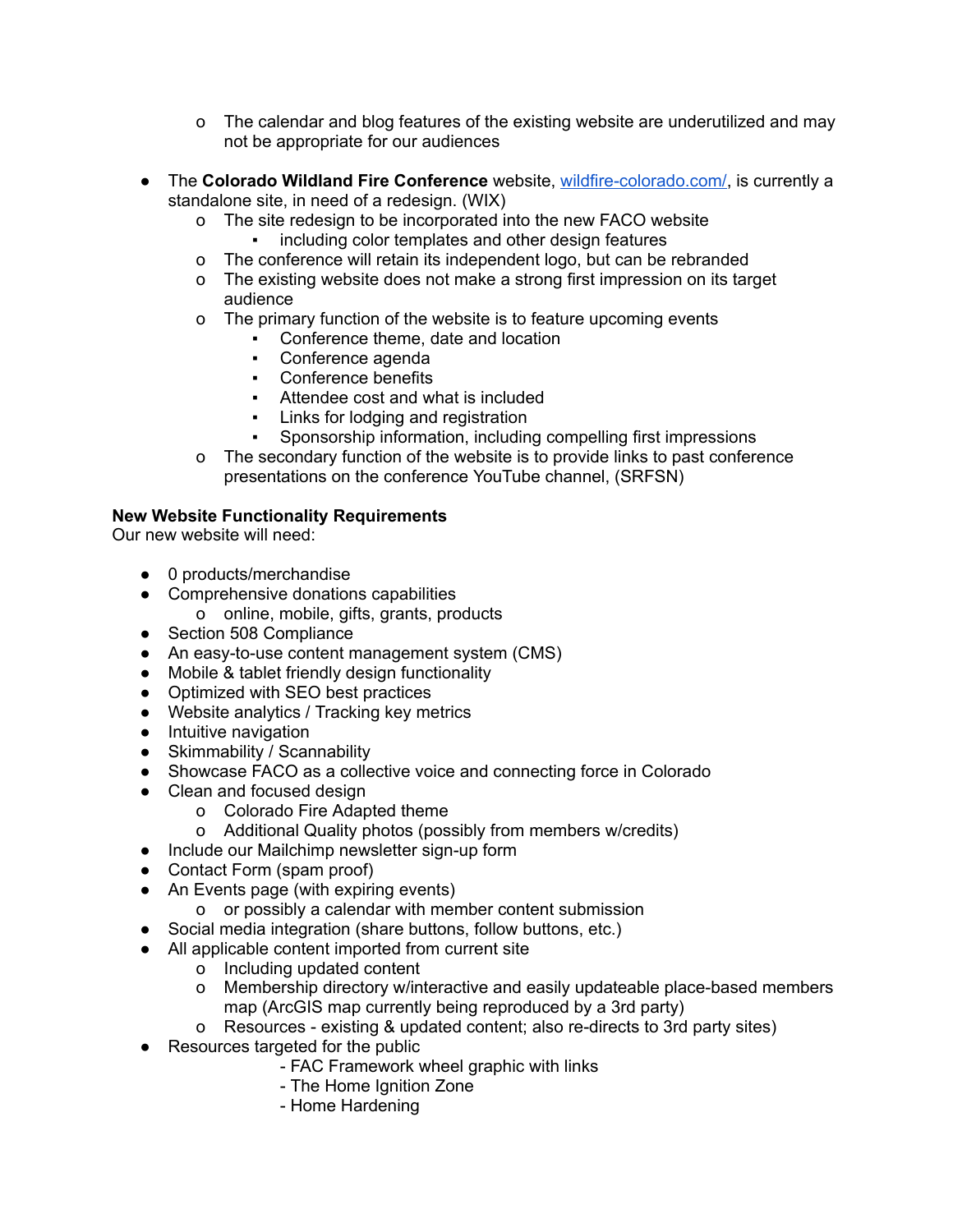- Fire Evacuation Planning
- Annual Insurance Checkups
- Home Assessments
- Connecting force to professionals in their area

#### **Optional New Website Functionalities/Wish List**

FACO would love to have the following in our new website, depending on how these elements would impact our timeline and/or budget.

- Custom design (doesn't solely rely on templates)
- Rebranding for FACO & the CWFC
- Membership Software / management function
	- Applications & Renewals
	- Streamline membership management
	- Contact updates
	- Modify or request directory updates
	- -Submit mapping data
- Interactive map of Colorado member organizations
	- o ArcGIS map being re-created by members of FACO
	- o This link is currently 'remarked' out on the existing directory page, due to map deletion. It is being rebuilt
- Video Animation similar to Wildfire [Research](https://www.youtube.com/watch?v=X2fYBOsk4Qg&t=115s) Team
- Member Contributions (Separate login area for members to add content) -Events (functional to hide expired events)
	- -Upload photos to a gallery
- Blogs/Newsletters (Filter by topic blogs)
- Impact Statements/Activity Reports
- Embed the FACO Social Network Analysis on the site (tbd)

#### **Ecommerce Details** *[N/A]*

*● Events Air platform currently used for CWFC registration management*

#### **Budget Details**

As listed in the summary, FACO expects to spend a minimum of \$5,000 on the website redesign. Proposals totaling up to \$15,000 will be considered. Line itemization of any optional design elements are requested as part of this proposal.

While we of course prefer the most cost-effective solution, all reasonable proposals will be considered and weighed based on their merits. Proposals that offer flexibility in billing for non-required elements added to the website after initial launch will also be considered, as we may be able to budget for additional funding for these additional website elements or ongoing marketing efforts.

A written project contact will be established between FACO and the selected website development company, outlining terms and conditions for project payment.